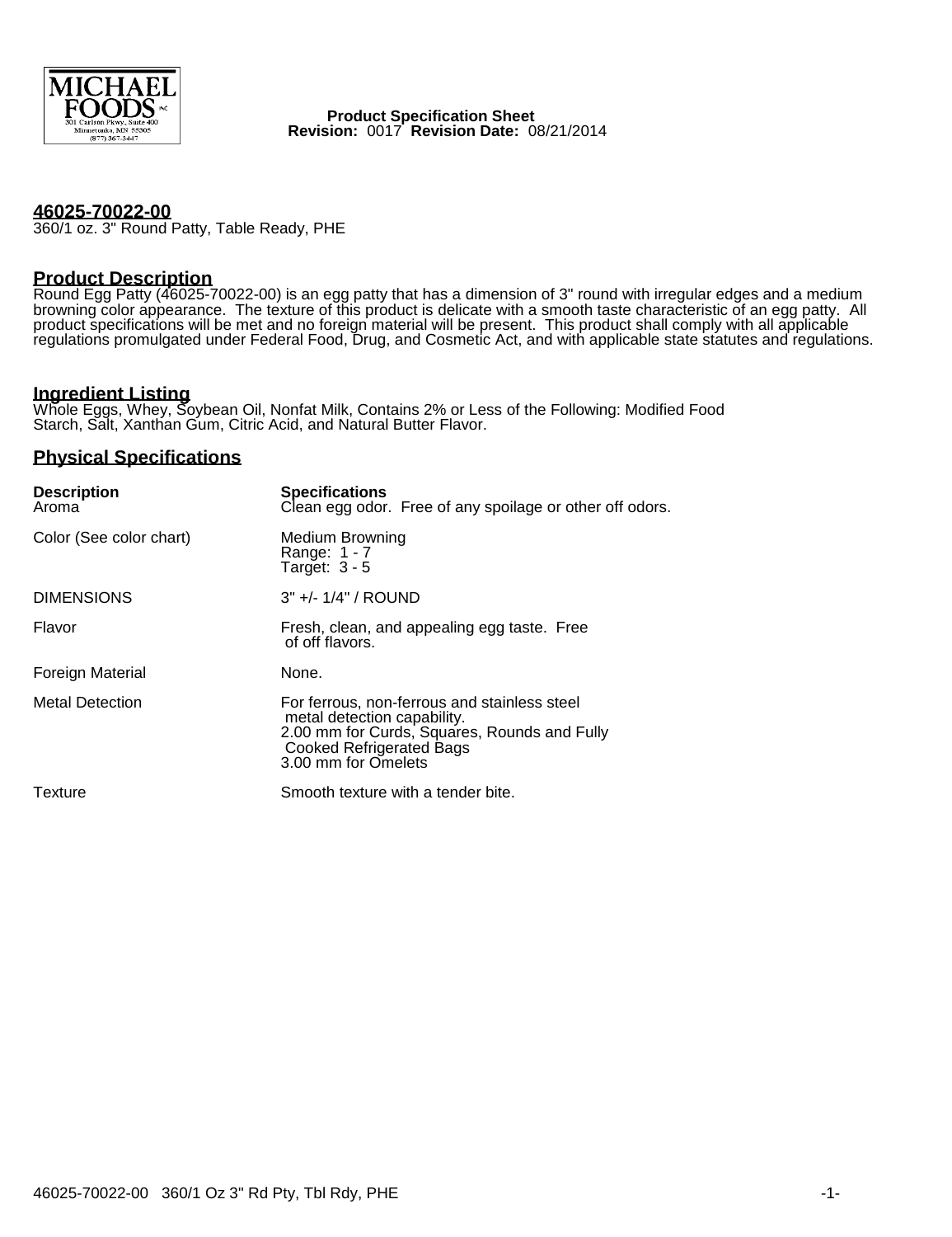# **Microbiological Specifications**

| <b>Description</b><br>Salmonella | <b>Specifications</b><br>Negative/100 g |
|----------------------------------|-----------------------------------------|
| <b>SPC</b>                       | $<$ 10,000 cfu/g                        |
| L. monocytogenes                 | Negative/50 g                           |
| E. coli                          | $<$ 10 cfu/g                            |
| Coliforms                        | $<$ 10 cfu/g                            |
| Coagulase (+) Staph              | <10 cfu/g                               |

### **Packaging Requirements General Information**

| <b>Description</b>                         | <b>Specifications</b>       |
|--------------------------------------------|-----------------------------|
| Case Dimension                             | 15.875" x 11.875" x 10.125" |
| Product Count per Case                     | 360                         |
| Case/Cubic Feet                            | 1.100                       |
| Cases/Pallet                               | 70                          |
| Cases/Layer                                | 10                          |
| Gross Product Case Weight/Lbs (w/o pallet) | 23.972                      |
| Net Product Weight/Lbs                     | 22,500                      |
| Gross Product Case Weight/Lbs (w/pallet)   | 24.505                      |

## **Plant Specific**

| <b>Description</b>                      | Value                | <b>Description</b>                      | Value                |
|-----------------------------------------|----------------------|-----------------------------------------|----------------------|
| <b>MGW - Gaylord</b>                    |                      | <b>PHE - Klingerstown</b>               |                      |
| Tape, Hand, Clear, 2" (330)             | 600005               | Box, Unprinted, 80001                   | 600231               |
| Tape, Large, Intertape (3000)           | 607137               | box dimension                           | 15.875x11.875x10.125 |
| Box, Unprinted, 80001                   | 600231               | Bag, Plastic, 19.5 x 15 x 30            | 602123               |
| box dimension                           | 15.875x11.875x10.125 | Label, Tbl Ready, PHE, Print In-hse 4x6 | 609784               |
| Chip Board 40 x 48 18 PT.               | 604353               | Dividers, 70001                         | 600301               |
| box dimension                           | 0.000x0.000x0.000    | box dimension                           | 0.000x0.000x0.000    |
| Label, Bar Code                         | 607173               | Chip Board 40 x 48 18 PT.               | 604353               |
| Bag, 70001, Auto                        | 607540               | box dimension                           | 0.000x0.000x0.000    |
| Dividers, 70001                         | 600301               | Tape, Machine 3 IN                      | 600390               |
| box dimension                           | 0.000x0.000x0.000    |                                         |                      |
| Label, Tbl Ready, PHE, Print In-hse 4x6 | 609784               |                                         |                      |
| Tape, Machine, Clear, Acrylic           | 614243               |                                         |                      |

| <b>PHE - Klingerstown</b>               |                      |
|-----------------------------------------|----------------------|
| Box, Unprinted, 80001                   | 600231               |
| box dimension                           | 15.875x11.875x10.125 |
| Bag, Plastic, 19.5 x 15 x 30            | 602123               |
| Label, Tbl Ready, PHE, Print In-hse 4x6 | 609784               |
| Dividers, 70001                         | 600301               |
| box dimension                           | 0.000x0.000x0.000    |
| Chip Board 40 x 48 18 PT.               | 604353               |
| box dimension                           | 0.000x0.000x0.000    |
| Tape, Machine 3 IN                      | 600390               |
|                                         |                      |

See Pallet Layout Report for pallet configuration.